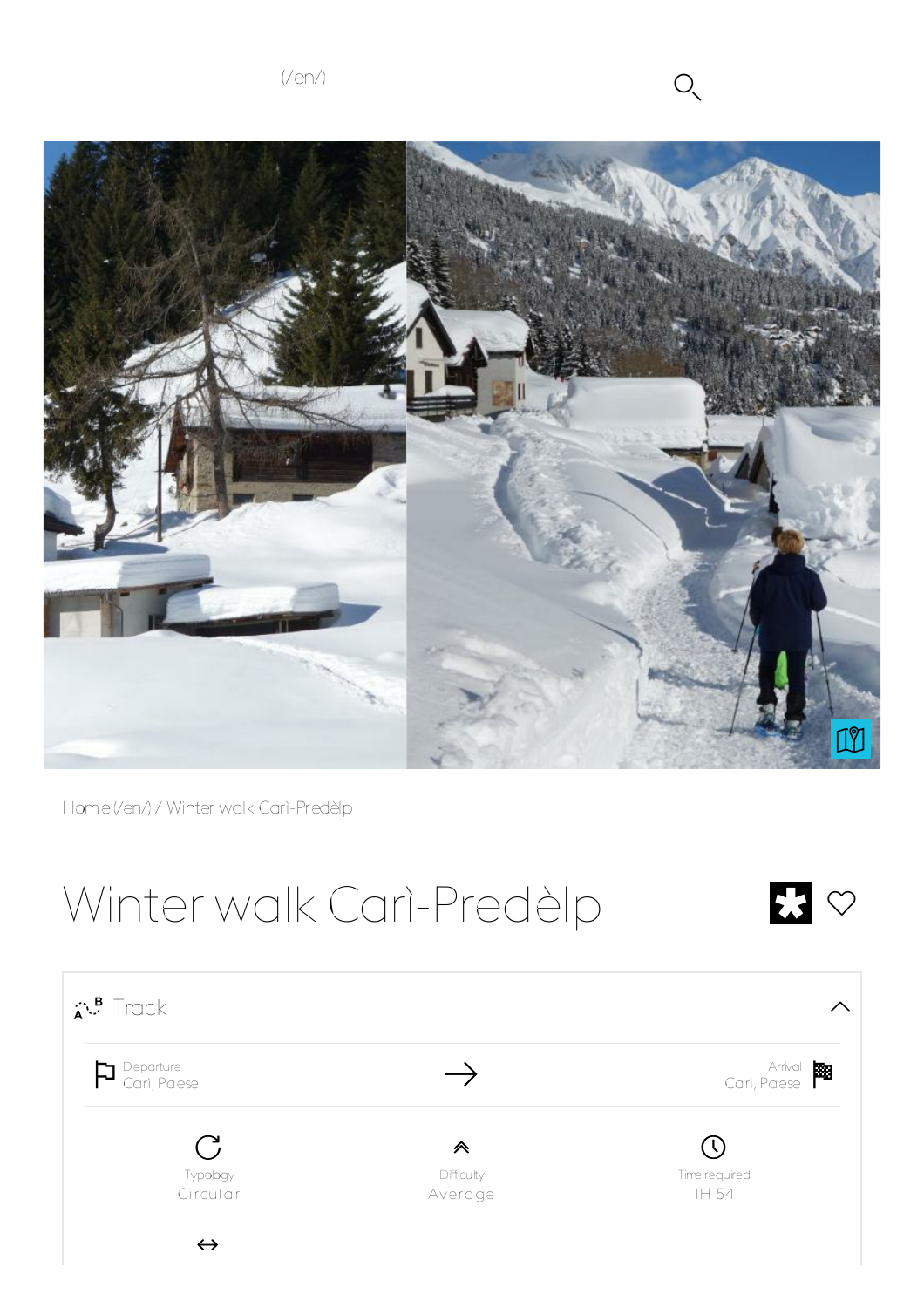

 $\Box$ 

#### DESCRIPTION

### A beautiful walk through the woods, in the sunny village of Cari, leading to the Alla Meta farmhouse, where you can taste excellent local products.

This flat itinerary begins at the departure station of the ski lifts in Carì, a village in the Media Leventina constantly kissed by the sun.

After passing Prodör, it continues through the suggestive spruce and scots pine woods of the Faura di Düsbina. Once in Predèlp, after a stop at the Agriturismo Alla Meta - which offers local products from the Azienda Agricola La Parpaiora farm the route returns to the starting point.

### Tips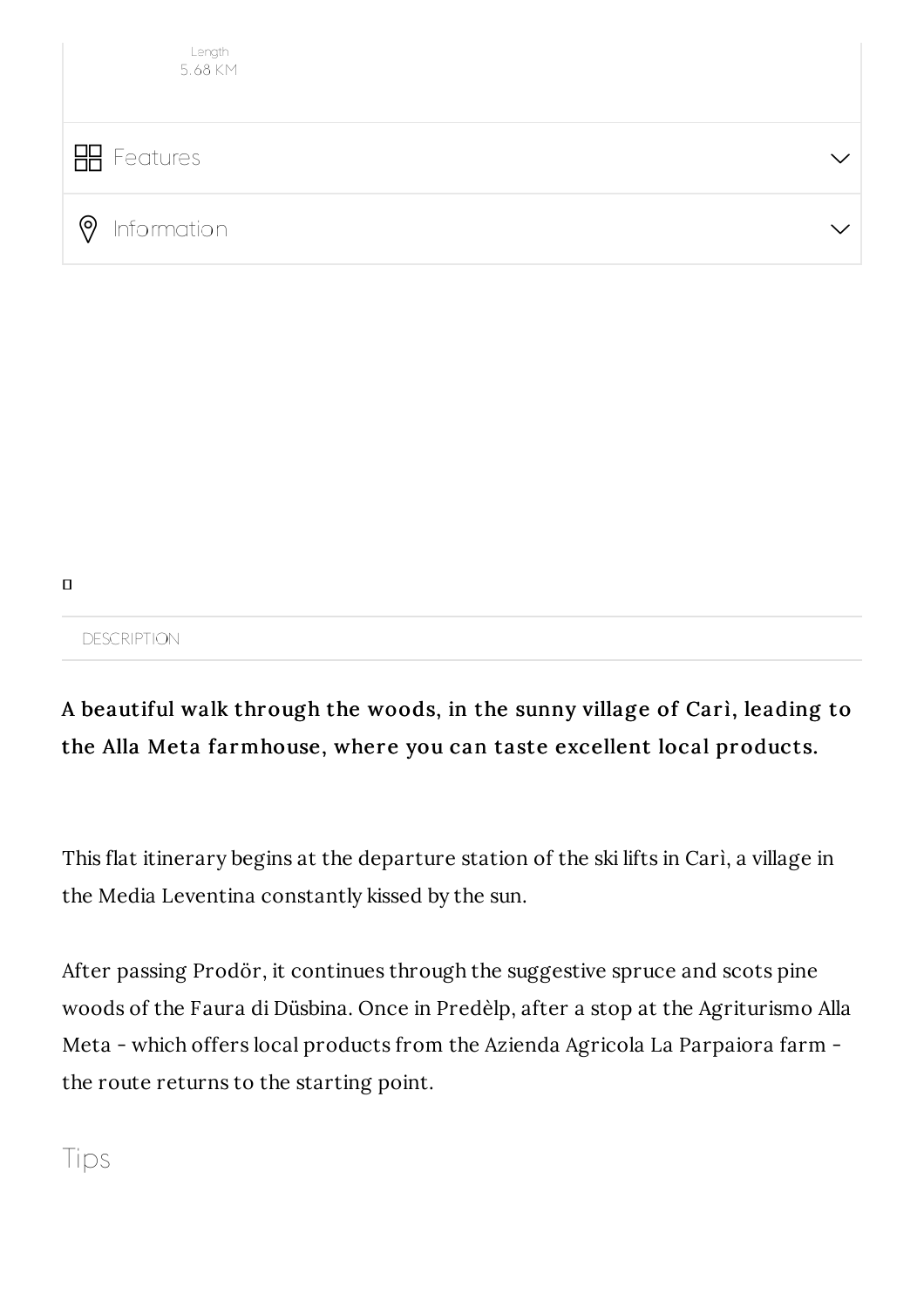For winter walks, follow the logo indicated on the rose signposts: Sentiero Cari-Predèlp 458.

The route Sentiero Carì-Predèlp 458 (https://www.schweizmobil.ch/en/winterhiking/paths/route-0458.html) is part of the national network of SwitzerlandMobility.

For safety reasons, it is forbidden to leave the marked route.

#### Equipment:

Hiking stick Sun cup Gloves Sunglasses Sun cream Water-bottle

Alternative routes

Technical data

 $\overline{\phantom{0}}$ 

| FIDED GPX data (/.itinerary/gpx?itemId=149094) |
|------------------------------------------------|
|                                                |

| Document PDF (https://pdf.ticino.ch/pdf?                           |
|--------------------------------------------------------------------|
| uri=https://www.ticino.ch/en/itineraries/details/Winter-walk-Cari- |
| Predèlp/149094.html?pdf=true)                                      |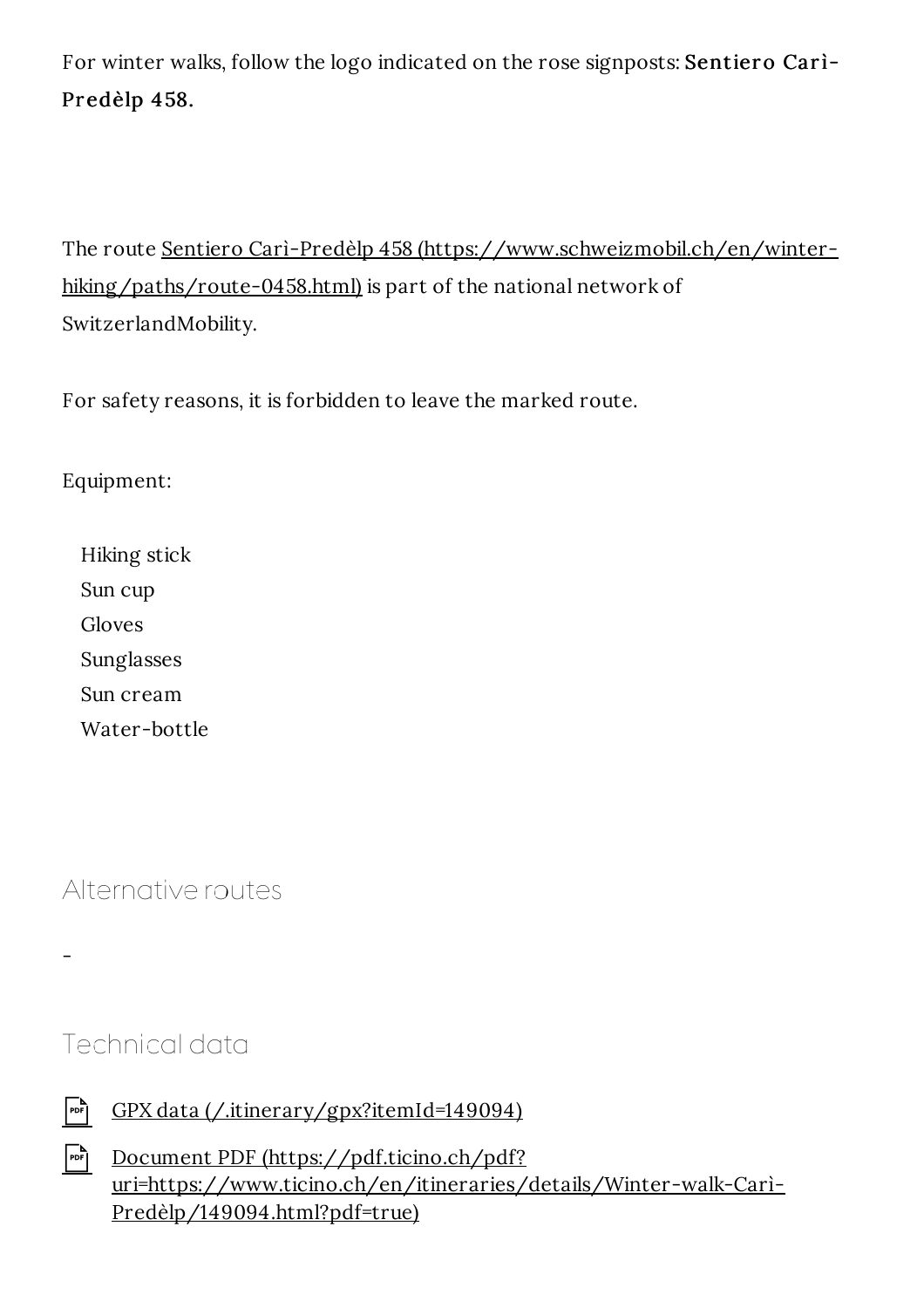## Close to this route

 $\frac{1}{\text{cm}}$ /farmhouses/details/Agri Alla-Meta/105400.html)

 $\frac{1}{\text{cm}}$ /alpineHuts/details/Capan Prodör/13401.html)

 $\frac{1}{en}$ /restaurai Belvedere/7456

(/en/restaurants/details/Osteria-

#### Agriturismo Alla Meta (/en/farmhouses/det¢ilshAglptineshots/details26apst Alla-Meta/105400.html) Typical products: Formagelle (Ticino Mutschli), Fresh Büscion and Ziegenrobiole, meat and sausages. Capanna Prodör Prodör/13401.html) Completely renovated in 2008, interior wood paneling, 5 rooms with mattresses and blankets, inside toilets, 2 dining rooms, fully ... Osteria **Osteria** Belve Belveder Osteria B located an mountains Valley. The  $\frac{1}{2}$ accessible by chair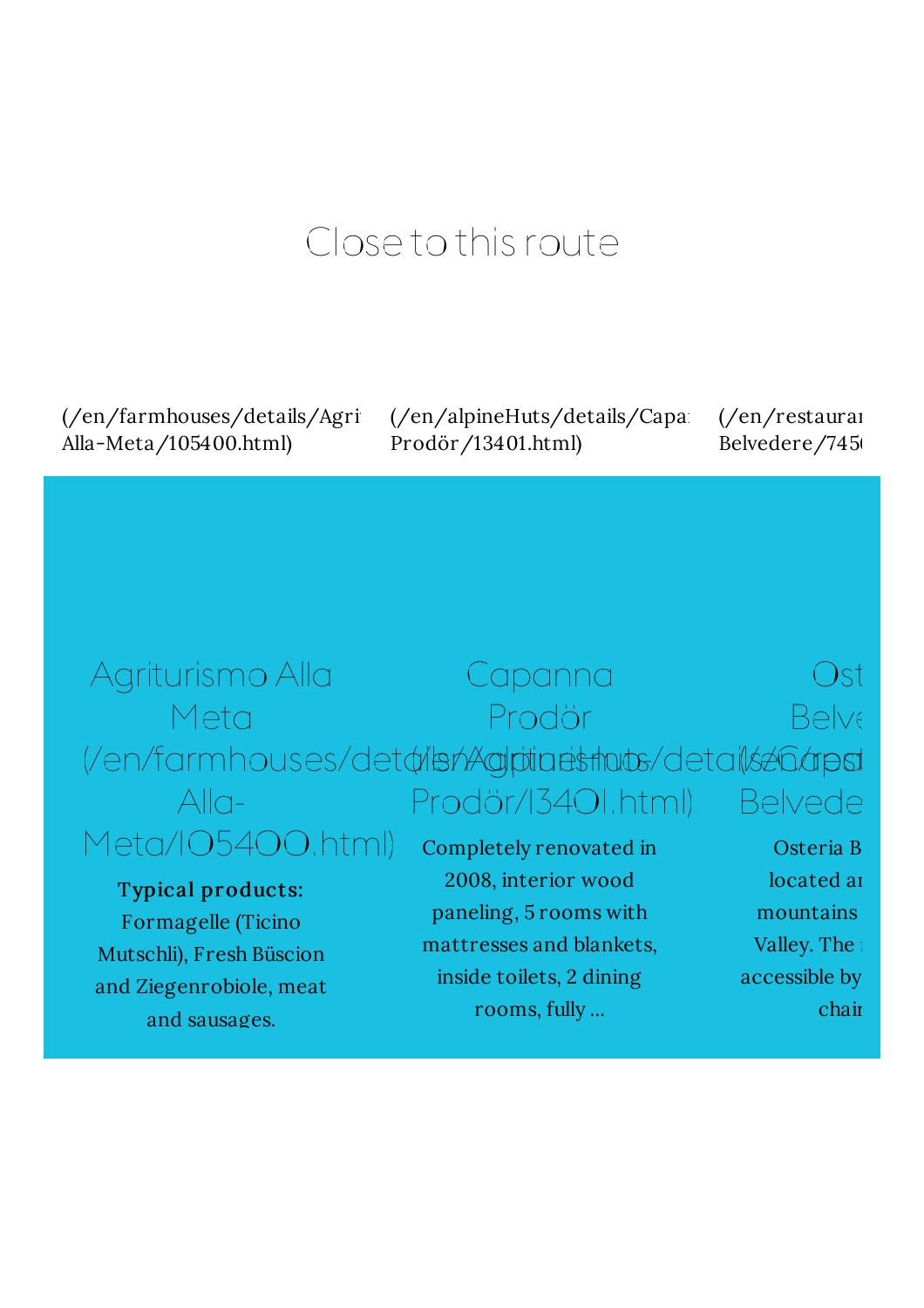## hikeTicino: the App for all itineraries!

GETITON (https://play.google.com/store/apps/details?

id=ch.ticinoturismo.hiketicino&hl=en)

Bownload on the

(https://itunes.apple.com/app/hiketicino-officialhiking/id981165907)

| <b>OUR NETWORK</b>                                                                            |                                                                                                                                         |                                    |  |  |  |  |  |  |
|-----------------------------------------------------------------------------------------------|-----------------------------------------------------------------------------------------------------------------------------------------|------------------------------------|--|--|--|--|--|--|
| Meetings (http://meetings.ticino.ch)                                                          | English                                                                                                                                 |                                    |  |  |  |  |  |  |
| Trade(http://trade.ticino.ch)                                                                 |                                                                                                                                         |                                    |  |  |  |  |  |  |
| Media (https://www.ticino.ch/media)                                                           |                                                                                                                                         |                                    |  |  |  |  |  |  |
|                                                                                               |                                                                                                                                         |                                    |  |  |  |  |  |  |
| Inspireme<br>(/en/inspirations.html)                                                          | Regions<br>(/en/discover/destinations.ht/alt/discover/seasons.html)                                                                     | Seasons                            |  |  |  |  |  |  |
| Experiences                                                                                   | Bellinzona and Valleys Spring<br>(/en/inspirations/experience(s/entr/all)scover/destinations/b(ettim/ztitstaphetn/s)easons/spring.html) |                                    |  |  |  |  |  |  |
| Stories                                                                                       | Ascona-Locarno                                                                                                                          | Summer                             |  |  |  |  |  |  |
| (/en/inspirations/stories.htm()/en/discover/destinations/dsen/ridiscover/seasons/summer.html) |                                                                                                                                         |                                    |  |  |  |  |  |  |
| Inspirations                                                                                  | locarno.html)                                                                                                                           | Autumn                             |  |  |  |  |  |  |
| (/en/travel-                                                                                  | Lugano Region                                                                                                                           | (/en/discover/seasons/autumn.html) |  |  |  |  |  |  |
| inspirations.html)                                                                            | (/en/discover/destinations/lugano.html)                                                                                                 | Winter                             |  |  |  |  |  |  |
| Video (/en/video.html)                                                                        | Mendrisiotto<br>(/en/discover/destinations/mendrisio.html)                                                                              | (/en/discover/seasons/winter.html) |  |  |  |  |  |  |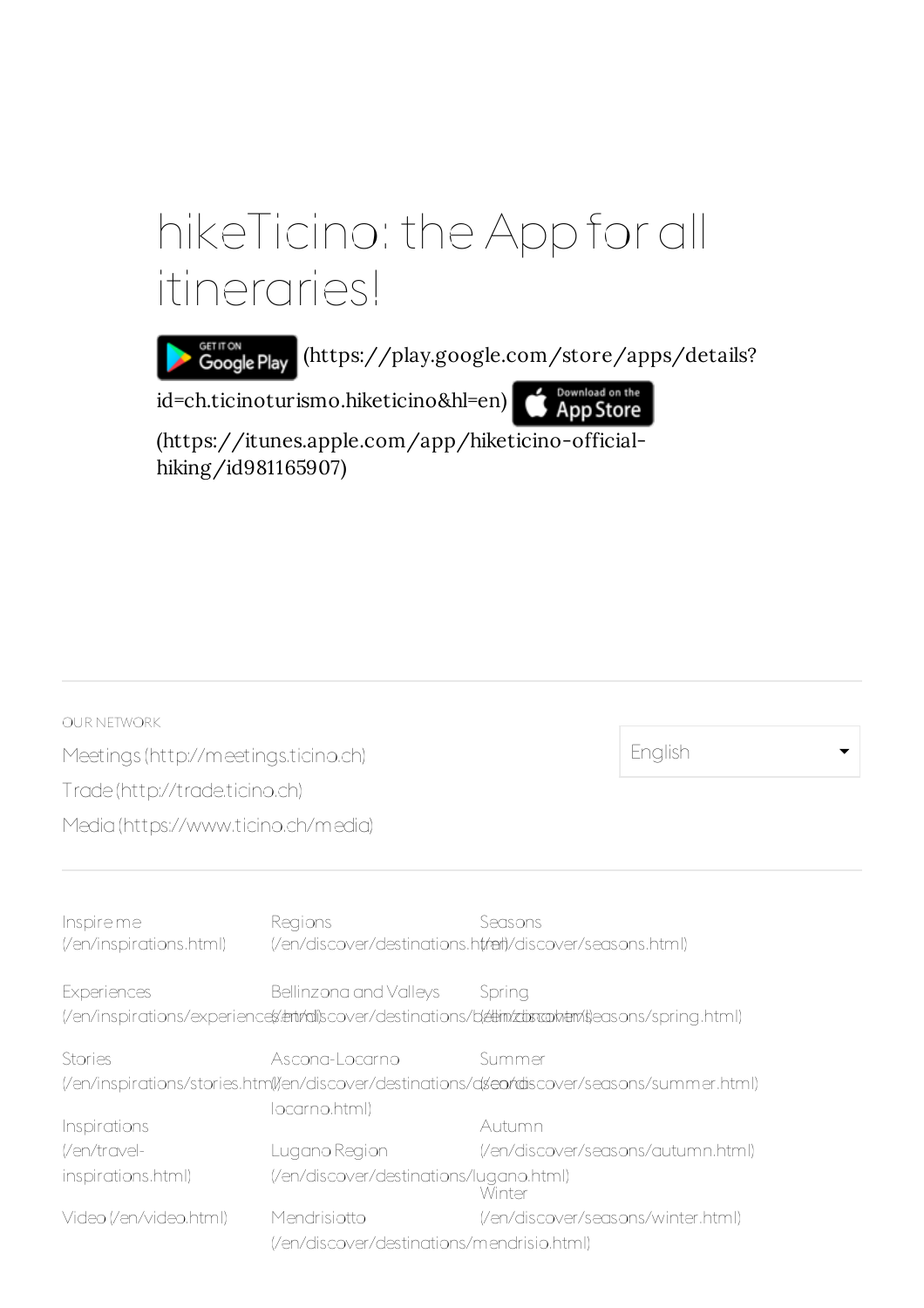Excursions (/en/explore/excursions.html)

**Hiking** (/en/explore/excursions/h

By bike (/en/explore/excursions/bike

By mountain bike (/en/explore/excursions/n bike.html)

Alpine huts (/en/plan/accommodatio huts.html)

| Events                                              | Explore                                                            | Sports                                 | Getting around                    |
|-----------------------------------------------------|--------------------------------------------------------------------|----------------------------------------|-----------------------------------|
| (/en/explore/events.html)                           | (/en/explore.html)                                                 | (/en/explore/sports.html)              | (/en/plan/moving-<br>around.html) |
| Local festivals                                     | Unesco                                                             | Winter sports                          |                                   |
| (/en/explore/events/festivals/tatm/dexplore/unesco- |                                                                    | (/en/explore/sports/winter-            | Navigation                        |
|                                                     | world-heritage.html)                                               | sports.html)                           | (/en/plan/moving-                 |
| Music                                               |                                                                    |                                        | around/lake-                      |
| (/en/explore/events/music/rMaxikets and             |                                                                    | Water sports                           | navigation.html)                  |
| list.html)                                          | artisanship                                                        | (/en/explore/sports/water-             |                                   |
|                                                     | (/en/explore/markets.html) sports.html)                            |                                        | By train                          |
| Sports                                              |                                                                    |                                        | (/en/plan/moving-                 |
| (/en/explore/events/sports.htmluiteums and          |                                                                    | Adventure sports                       | around/railways.html)             |
|                                                     | architecture                                                       | (/en/explore/sports/extreme-           |                                   |
| Exhibitions                                         | (/en/explore/museums-                                              | sports.html)                           | Lifts and funicolars              |
| (/en/explore/events/culture.html)                   |                                                                    |                                        | (/en/plan/moving-                 |
|                                                     |                                                                    | Traditional sports                     | around/funicolars-                |
| Gastronomy                                          | Shopping                                                           | (/en/explore/sports/tradition@ts.html) |                                   |
|                                                     | (/en/explore/events/gastron999) explore/shopping.html)sports.html) |                                        |                                   |
| markets.html)                                       |                                                                    |                                        | By bus                            |
|                                                     | Nighlife                                                           |                                        | (/en/plan/moving-                 |
|                                                     | (/en/explore/nightlife.html)                                       |                                        | around/buses.html)                |
|                                                     | Parks and gardens                                                  |                                        | By car                            |
|                                                     | (/en/explore/parks-                                                |                                        | (/en/plan/moving-                 |
|                                                     | gardens.html)                                                      |                                        | around/car.html)                  |
|                                                     | Gastronomy                                                         |                                        |                                   |
|                                                     | (/en/explore/gastronomy.html)                                      |                                        |                                   |
|                                                     |                                                                    |                                        |                                   |